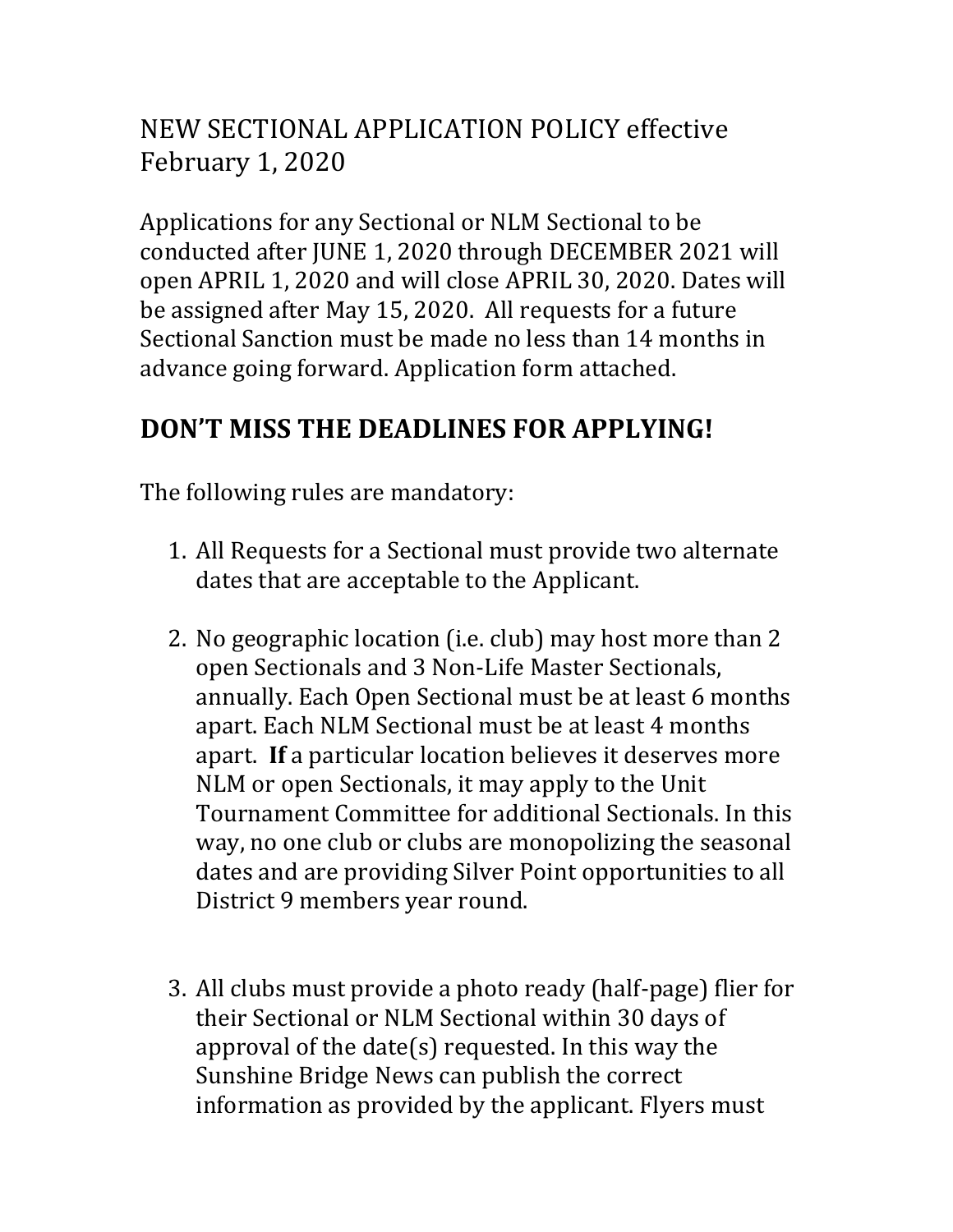contain dates, locations, times and contact information. After approved by the Tournament Committee, the Applicant must still obtain approval from the ACBL in order for the Flier to be published in the SBN. Deadline for submitting the flyer to SBN is 90 days before publication deadline. If not timely submitted, and in correct form, the Sectional Sanction will be cancelled.

- 4. Any club or organization which wishes to host a Sectional must agree, in writing, that they agree to NOT hold or conduct any special point games during the time period that each Regional Tournament is conducted within 75 miles of that club. Failure to do so will result in all Future Sanctions to be cancelled and the club holding said special games will not be eligible to hold any type of Sectional for a minimum of 5 years.
- 5. All Sanction, SBN and per table fees owed to the Unit or ACBL must be paid within 10 business days. Failure to timely pay all outstanding balances shall result in the cancellation of any future Sectionals (Open or NLM).
- 6. Any club with sufficient size to host a Sectional may apply to the Unit Tournament Committee. Any club currently holding/hosting any Sectionals and /or NLM Sectionals must reapply each year.
- *7.* All applications for any type of Sectional should be submitted to Unit 128 Secretary and Patty Johnson, at the following email Addresses: *[ShirleySealsFL@aol.com](mailto:ShirleySealsFL@aol.com)* and *[PittyJohnson724@gmail.com](mailto:PittyJohnson724@gmail.com)*